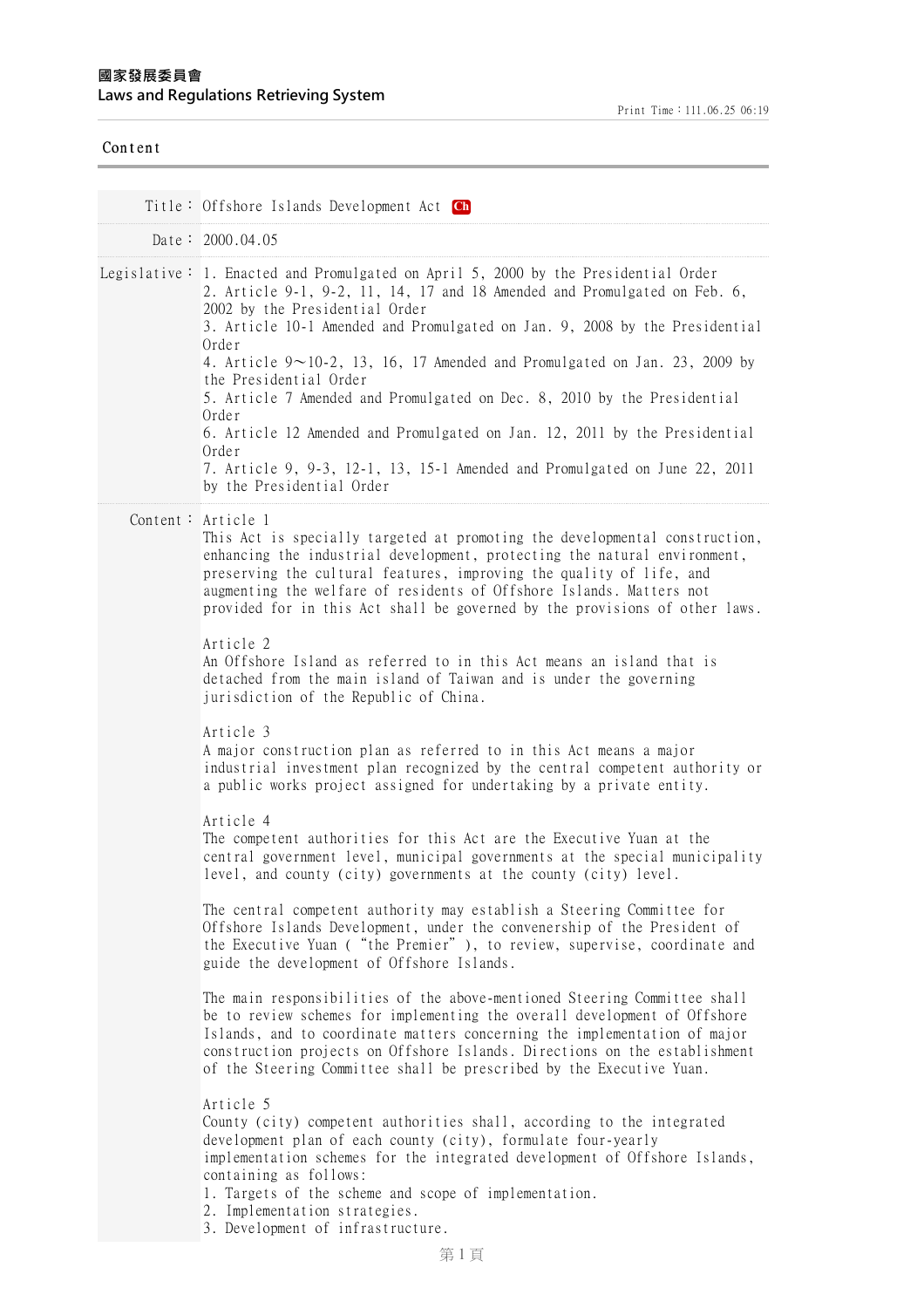- 4. Development of industry.
- 5. Development of education.
- 6. Development of culture.
- 7. Development of transport and communications.
- 8. Development of medical facilities
- 9. Development of tourism.
- 10. Development of police administration.
- 11. Development of social welfare.

12. Prevention and mitigation of natural disasters, and improvement in respect

of improper land use for burial, cultivation and construction.

13. Yearly implementation plans and division of work.

14. Yearly financial requirements and sources of funds.

15. Other matters.

#### Article 6

Implementation schemes for the integrated development of Offshore Islands shall be implemented only after having been reviewed and approved by the Steering Committee for Offshore Islands Development and then reported to and approved by the Executive Yuan.

The county (city) competent authority shall comprehensively review the above-mentioned implementation scheme once every four years, or amend the scheme as necessary to match revision of the integrated development plan of the county (city); and such amendment shall be carried out in accordance with the procedure stipulated in the preceding paragraph.

## Article 7

To encourage the development of industries on Offshore Islands, in the case of investment projects recognized as major construction projects by the central competent authority, the review procedure for land-use alterations, from submission of application through to the conclusion of review for land use segmentation or alteration of use, shall be completed within a timeframe not exceeding one year.

The standards for the recognition of major construction projects as aforesaid shall be drawn up by the Steering Committee for Offshore Islands Development and reported to the Executive Yuan for approval.

When a major construction project involves alteration of land use for an urban planning master plan or for non-urban land, and the alteration of land use has been approved by a county (city) government, it shall not be subject to the restrictions imposed by the Urban Planning Act, non-urban land use control regulations or other related laws and decrees.

#### Article 8

Where land required for a major construction project on an Offshore Island is publicly owned, the governing authority of the target enterprise may, after carrying out the allocation for use, set a time limit for the provision of the land for use by a private entity by means of lease, setting of surface rights, trust, or the use of royalty or rent for the land as financial contribution, without being limited by Article 25 of the Land Act, Article 28 of the National Property Act, or laws and decrees concerning the management of public property by local governments.

Where a major construction project on an Offshore Island is a public work assigned for undertaking by a private entity, and the land required for the project is privately owned, the governing authority of the target enterprise or the private entity shall negotiate with the landowner to purchase the land at a regular price, and if the negotiation is unsuccessful or cannot be conducted, the governing authority of the target enterprise may execute expropriation. The expropriation plan shall clearly state that the land is provided for a private entity to carry out development, construction and operation by means of joint development, commissioned development, cooperative business operation, lease, setting of surface rights, trust, or the use of royalty or rent for the land as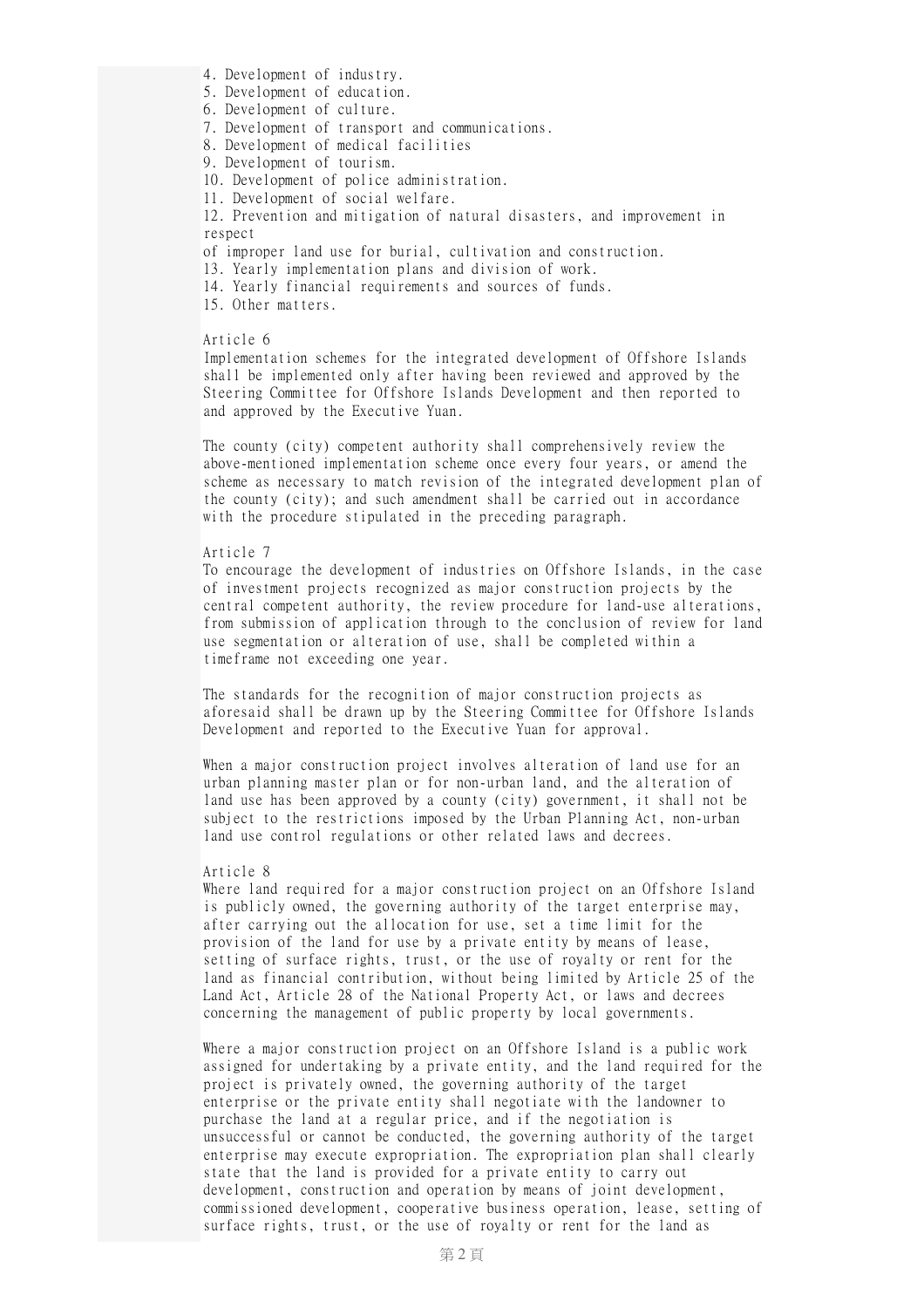financial contribution, without being limited by Article 25 of the Land Act, Article 28 of the National Property Act, or laws and decrees concerning the management of public property by local governments.

To help private entities acquire land needed for major construction projects on Offshore Islands, the governing authority of the target enterprise or the county (city) government may select a suitable location and, after obtaining approval from the central competent authority, directly execute sectional expropriation. After the scope of the sectional expropriation is determined, the land allocated for investment by private entities may be sold by tender in advance, without being limited by Article 53 or Article 55-2 of the Equalization of Land Rights Act.

## Article 9

In the areas to which this Act is applicable, where a piece of land was registered as public-owned due to expropriation, purchase, or compulsory purchase before the termination of battleground administration, and the land administration authority has ceased to use or has in fact abandoned use of the land, the original owner of the land or his heir may, within 5 years of the coming into force of the amendment of this Act on January 12, 2009, apply to the said land administration authority to buy back the land at the price calculated according to the current land value announced in the year in which the application is submitted. However, where the price paid for expropriation, purchase or compulsory purchase exceeds the land value as thus calculated, the price for buying back the land shall be the original expropriation, purchase or compulsory purchase price.

After receipt of an application, the land administration authority shall reply to the applicant within 30 days. Where the application is found upon review to comply with the requirements of this Act, the land administration authority shall notify the applicant to pay the purchase price within 30 days, and failure to make the payment within this time limit will be deemed as abandonment of the application. Where the application is rejected as not complying with the requirements of this Act, the applicant if dissatisfied with this decision may submit a request for mediation to the county (city) government of the area in which the land is situated.

The above-mentioned mediation by the county (city) government may be conducted in accordance with the provisions of Article 59 of the Land Act.

Private land in the Kinmen and Matsu areas that, without the consent of the owner, was occupied or registered as public land by a government authority before the termination of battleground administration, shall be returned according to law upon application by the original owner within one year of the amendment of this Act on June 3, 2011. However, where an application submitted under the Safety and Assistance Act for Kinmen, Matsu, Dongsha and Nansha has been affirmed, no further application may be submitted. Regulations for implementing the return of land as aforementioned shall be prescribed by the Executive Yuan.

The foregoing provisions of this Article shall apply with similar effect to any land in Penghu not expropriated, purchased or compulsorily purchased by the government under legally stipulated procedure.

#### Article 9-1

Where an application was made for the return of a piece of land to which this Act is applicable during the applicable period of Article 14-1 of the Safety and Assistance Act for Kinmen, Matsu, Dongsha and Nansha, but the land could not be returned because it was under use by the government or had been transferred to a private party, the applicant may, within two years from the date of amendment of this Act coming into effect, request the competent land administration authority or the authority that made the original disposal to pay compensation according to the land value at the time of the application for return, as determined in accordance with the provisions of Article 30 of the Land Expropriation Act.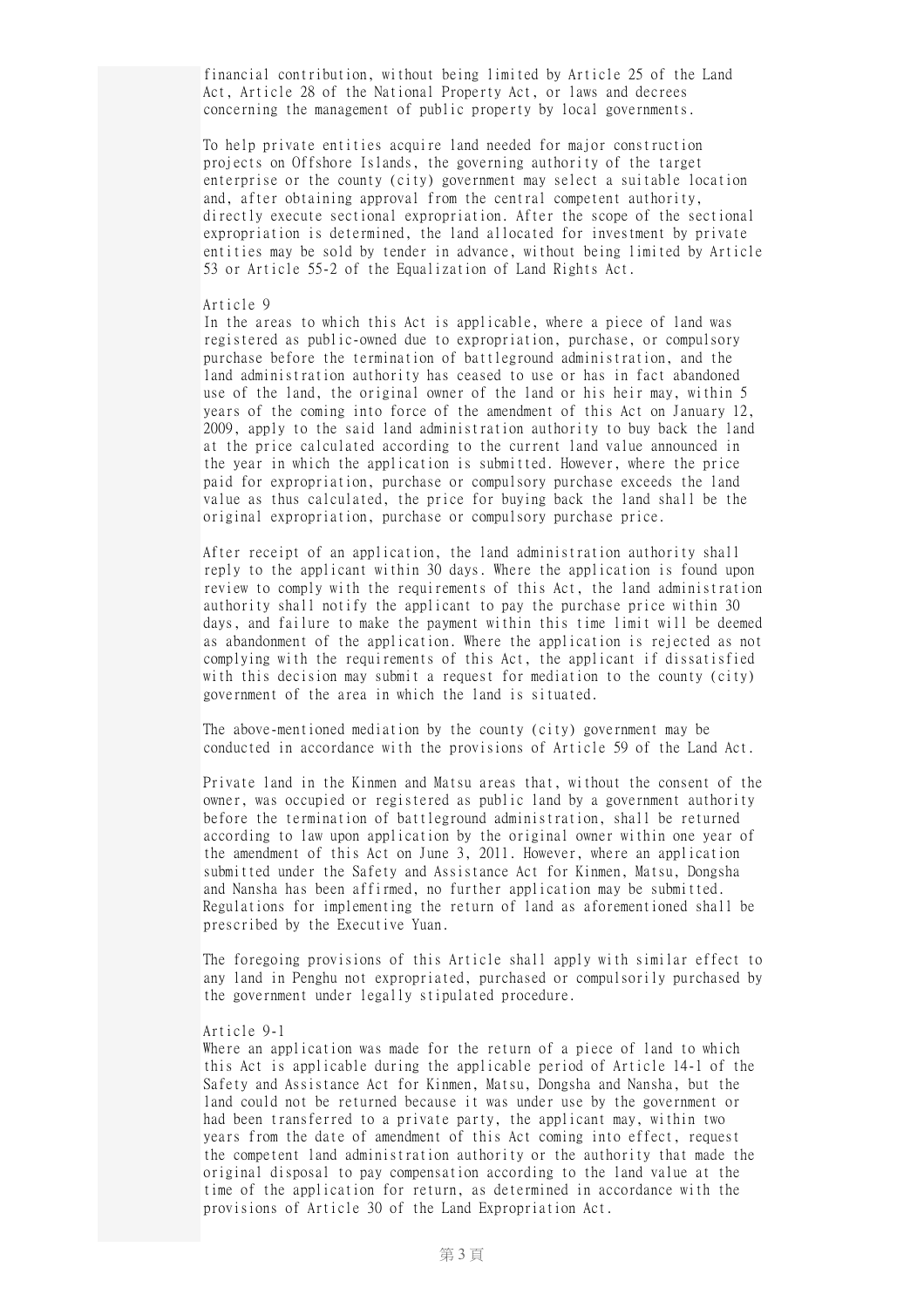Regulations governing the conditions, time limit for application, requisite supporting documentation, and other matters concerning compensation as referred to in the preceding paragraph shall be prescribed by the Executive Yuan.

## Article 9-2

In the areas covered by this Act, where, prior to the termination of battleground administration, an application to cultivate idle land in Kinmen or Matsu has been made and approved and cultivation commenced in accordance with restrictions, but subsequently cultivation could not be continued or ownership obtained due to military reasons, the applicant or his heir may, within two years from the date of amendment of this Act coming into effect, request the competent land administration authority to pay compensation for the costs of commencing cultivation. Where the applicant has acquired the right to cultivate, compensation shall be calculated according to the term of the right and the current land value announced at the time of application.

Regulations governing the conditions, time limit for application, requisite supporting documentation, amount of compensation, and other matters concerning compensation as referred to in the preceding paragraph shall be prescribed by the Executive Yuan.

## Article 9-3

In the areas covered by this Act, where land situated within the boundaries of landmine emplacement prior to the termination of battleground administration has been completely cleared of landmines and registered as public land, then once the local land administration authority has agreed with the competent authorities that there is no need to keep the land for public use, the land may be sold to the person who owned or occupied the land prior to the laying of landmines, or to his heir, if none of the following conditions applies:

1. The law prescribes that the land may not be privately owned. 2. It would affect water resources conservation or maintenance of land safety.

3. It belongs to a special scenic area within a national park.

Where land may be sold under the provisions of the preceding paragraph, the person who owned or occupied the land prior to the laying of landmines, or his heir, may within five years of the date of public announcement of the clearance of the landmines, submit an application to purchase the land to the local land administration authority, together with one of the following documents proving that, prior to the laying of landmines, he could claim ownership of the land or complete the acquisition of ownership of the land in accordance with the time limit prescribed by civil law:

1. Certification of land rights prior to the laying of landmines. 2. Proof of payment of land tax or water or electricity charges, or establishment of household registration, prior to the laying of landmines. 3. Proof furnished by the local township (town or city) office or other government authority.

4. Proof furnished by at least two neighboring landowners or a village (ward) chief in the landmine area, and such persons must have been of capacity prior to the laying of landmines.

When two or more people apply to purchase the same piece of land, and submit different documents of proof, their order of priority of purchase shall follow the order of the documents of proof listed in the preceding paragraph.

When documents of proof submitted with an application for purchase under Paragraph 2 of this Article are incomplete, the land administration authority shall notify the applicant to effect rectification within three months; if the applicant cannot effect rectification or fails to do so within the requisite time, the application will be rejected. When the land administration authority finds upon examination that the application is fully in order, it shall make a public announcement of this for one month.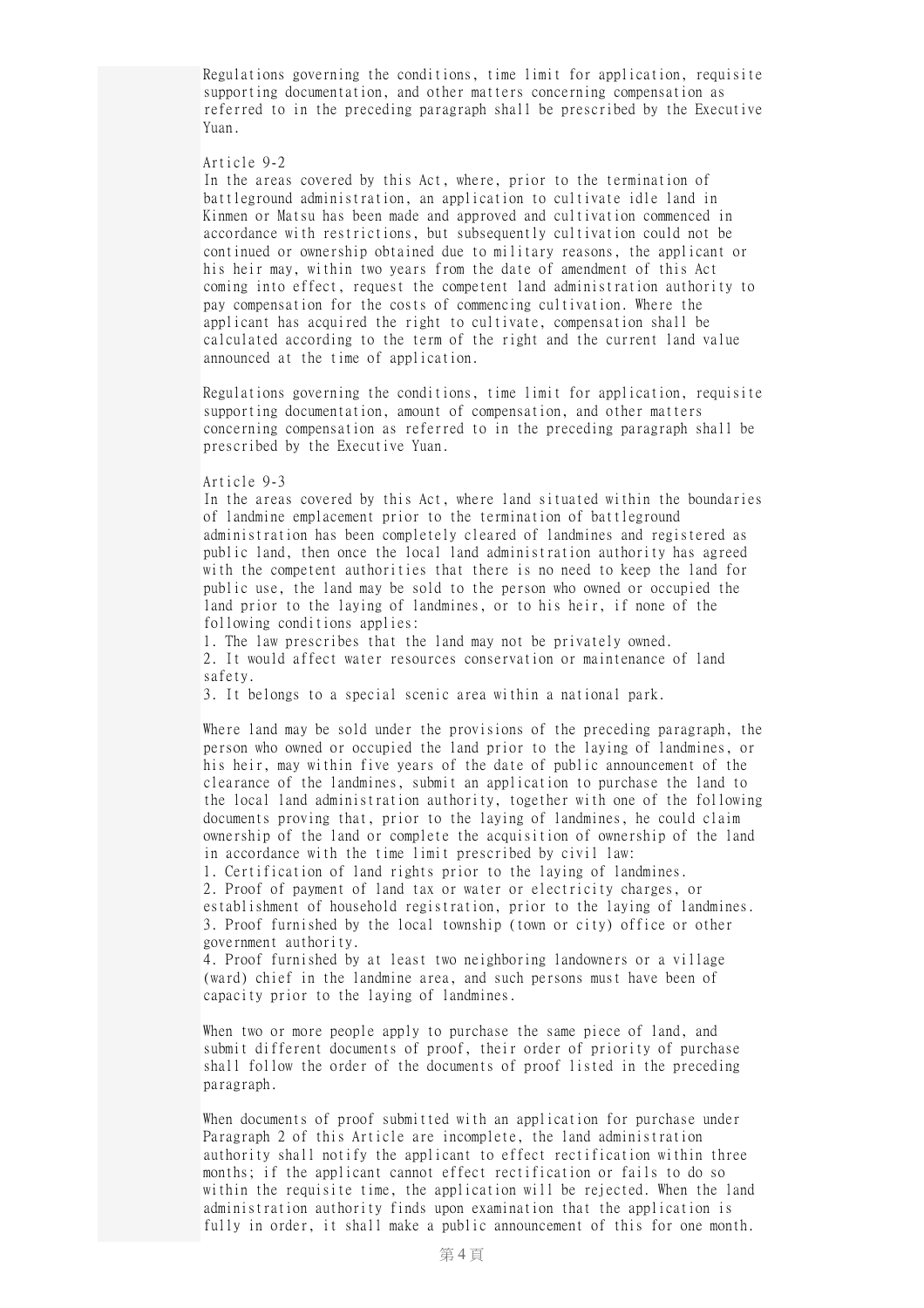If during the public announcement period no other person submits an application, together with documents of proof of the same order of priority, to purchase the same piece of land, or otherwise raises objection, the land administration authority shall sell the land to the applicant at the current land value announced at the time of application, without being limited by Article 58 of the National Property Act, or laws and decrees concerning the management of public property by local governments.

When conducting the examination referred to in the preceding paragraph, the local land administration authority shall act in consultation with the local county (city) government and the competent central government authorities; if, during the public announcement period as referred to in the preceding paragraph, another person submits an application, together with documents of proof of the same order of priority, to purchase the same piece of land, or otherwise raises objection, the land administration authority may request the authority in charge of land administration in the area in which the land is situated to deal with it under the provisions of Article 59 of the Land Act applied mutatis mutandis.

## Article 10

Goods sold and delivered locally or services provided locally by business operators in the Penghu, Kinmen, Matsu, Ludao (Green Island), Lanyu, and Liuqiu areas shall be exempted from business tax.

Merchandise imported and sold locally by business operators in the Penghu, Kinmen, Matsu, Ludao (Green Island), Lanyu, and Liuqiu areas shall be exempted from customs duties. The items exempted and the method of implementation shall be prescribed by the Ministry of Finance.

## Article 10-1

To promote tourism in Offshore Islands, persons establishing Offshore Island duty-free shopping stores in the Penghu, Kinmen, Matsu, Ludao (Green Island), Lanyu, and Liuqiu areas shall, after obtaining approval from the competent authority of the local county (city) government, apply to the customs authorities for registration to conduct the sale to visitors of goods to be taken out of the Offshore Island area.

Goods imported and stored for sale by Offshore Island duty-free shopping stores shall be bonded and stored in bonded warehouses in accordance with the provisions of the Customs Act.

Goods sold by Offshore Island duty-free shopping stores shall be subject to a zero rate of business tax.

Goods purchased from abroad or from a bonded area that are brought in and stored for sale by an Offshore Island duty-free store, sold to a visitor within the range of a certain monetary value or quantity, and taken by the visitor out of the Offshore Island area, shall be exempted from customs duty, commodity tax, tobacco and alcohol tax, and the health and welfare surcharge on tobacco products.

Domestically manufactured goods that are brought in and stored for sale by an Offshore Island duty-free store, sold to a visitor within the range of a certain monetary value or quantity, and taken by the visitor out of the Offshore Island area, shall be exempted from commodity tax, tobacco and alcohol tax, and the health and welfare surcharge on tobacco products.

Regulations concerning the qualifying conditions, application procedures, registration of and changes in the establishment of Offshore Island dutyfree shopping stores, the monetary values and quantities as referred to in the preceding two paragraphs, the persons to whom sales may be made, the customs clearance procedures, the management of the delivery of goods, and other matters requiring compliance, shall be prescribed by the Ministry of Finance.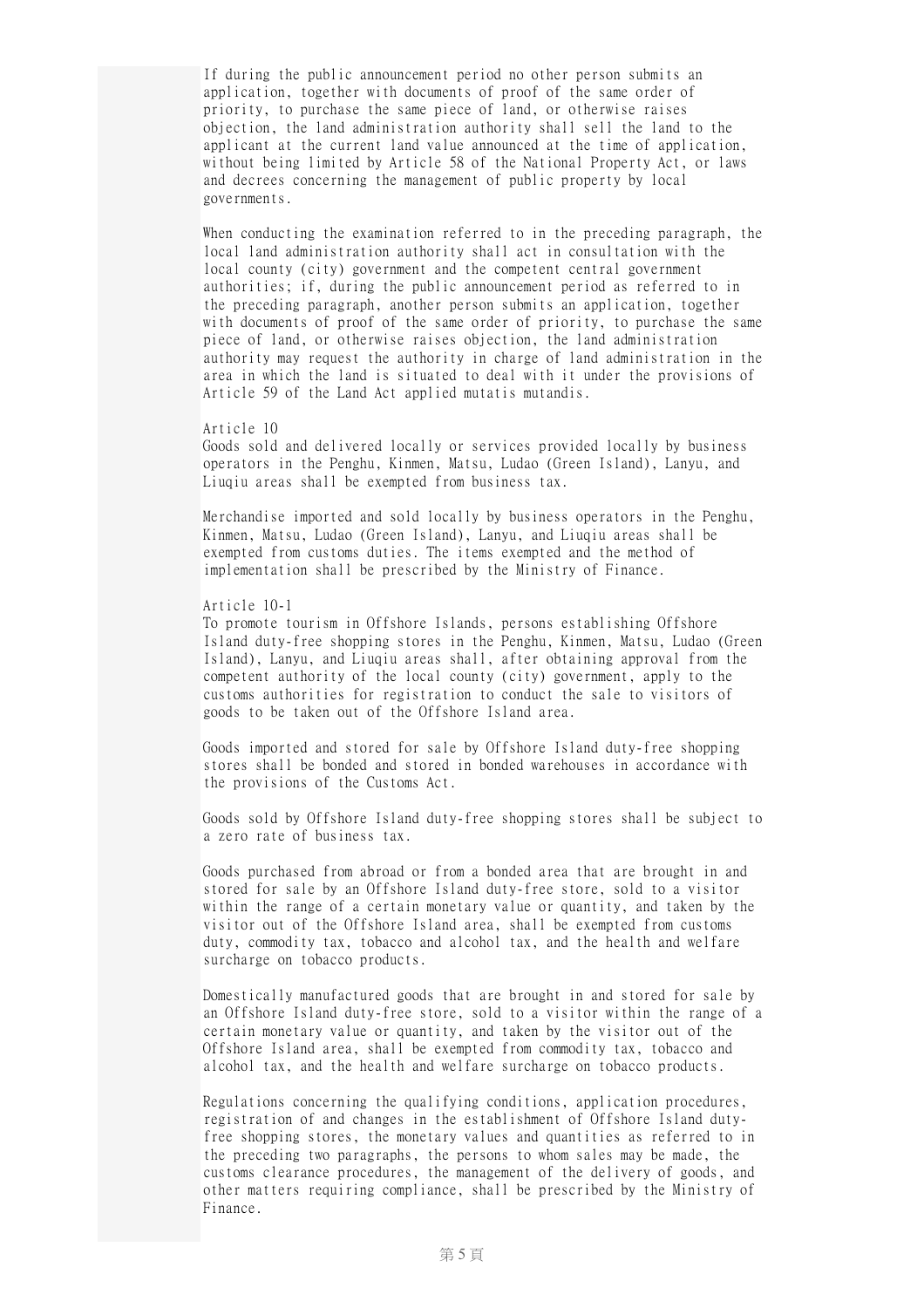If an Offshore Island duty-free store violates the regulations concerning application for or change or re-issuance of registration, the monetary value and quantity of sales or persons to whom sales may be made, customs clearance procedures, the management of the delivery of goods, or other matters requiring compliance, as referred to in the preceding paragraph, the customs authorities may issue a warning and require correction within a specified time or impose a fine of between NT\$6,000 and NT\$30,000. A fine may be imposed for each violation. A shop that has been fined three times but has still failed to make the requisite correction may be punished by suspension of business for between three months and one year.

Where the quantity or monetary value of goods sold to a visitor by an Offshore Island duty-free store exceeds the limits as referred to in Paragraphs 4 and 5 above, the buyer may not take the goods out of the Offshore Island area until after making supplementary payment of customs duty, commodity tax, tobacco and alcohol tax, the health and welfare surcharge on tobacco products, and business tax, as calculated in accordance with the provisions of the Customs Act, the Commodity Tax Act, the Tobacco and Alcohol Tax Act, and the Value-added and Non-value-added Business Tax Act.

## Article 10-2

Before an Offshore Island may be opened to the establishment of tourist casinos, a local referendum thereon must be held in accordance with the Referendum Act, and more than half of the valid votes cast in the referendum must be votes of approval. However, the validity of the referendum result shall not require votes to have been cast by at least half of the eligible voters in the county or city.

Tourist casinos as referred to in the preceding paragraph shall be established within international tourist resort zones. The facilities in international tourist resort zones shall also include international tourist hotels, tourism and travel facilities, international conference and exhibition facilities, shopping malls and other service facilities related to developing tourism.

Applications for plans to invest in international tourist resort zones shall be submitted to the central government authority in charge of tourism. The time schedule, review and approval standards, related procedures and other matters in respect of such applications shall be decided by the central tourism authority and publicly announced after approval by the Executive Yuan.

Application procedures, establishment standards, license issuance, license fees, special gaming tax, relevant supervision and administration, and other such matters concerning tourist casinos shall be separately prescribed by law.

The provisions of the Offenses of Gambling Chapter of the Criminal Code shall not apply to the legally authorized operation of tourist casinos and engagement in gaming activities in accordance with the preceding paragraphs.

#### Article 11

Subject to the principle of not impeding national defense or the military security of Offshore Islands, the armed forces or military organs stationed on Offshore Islands shall actively cooperate with all construction projects on the Offshore Islands, and shall constantly review their military defenses and improve military control measures that are out of keeping with the times.

For the purpose of handling matters as referred to in the preceding paragraph, the Executive Yuan shall convene regular yearly meetings of the Ministry of National Defense, related ministries and commissions, representatives of local public opinion, and persons of standing in society, to come up with concrete measures in support of Offshore Island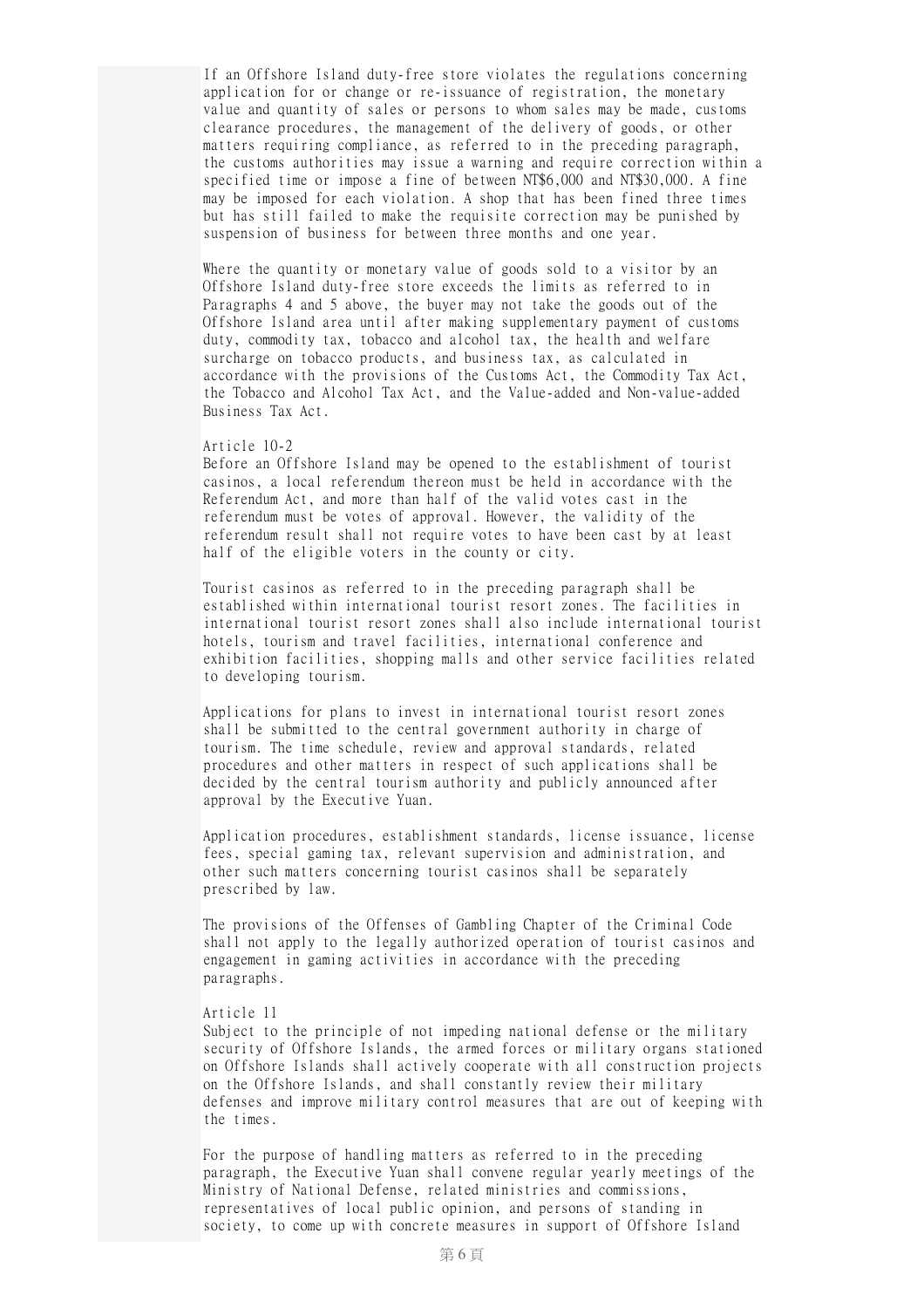construction and development.

# Article 12

The Ministry of Education shall allocate a budget to subsidize the textbook expenditure and miscellaneous expenses of students who receive national compulsory education on Offshore Islands.

Where the lack of a school on an Offshore Island necessitates a student going to the main island of Taiwan or another Offshore Island to receive compulsory education, his two-way travel expenses shall be subsidized from a budget allocated by the Ministry of Education. But when, due to transportation and communication factors, a student is unable to return the same day to the Offshore Island on which he resides, he may use this travel allowance to pay the necessary living expenses for staying in the area in which his school is situated.

## Article 12-1

To safeguard the right to education of students in Offshore Island areas, teachers initially contracted for the national compulsory education stage in the Offshore Island areas shall serve for at least four years before they may apply for employment in a school on the main island of Taiwan.

## Article 13

To maintain the safety and health of the residents of Offshore Islands, the Executive Yuan shall allocate a budget for subsidizing the establishment of medical institutions, nursing institutions, long-term care institutions, and other medical institutions on Offshore Islands, and for recruiting doctors in specialist departments that are under-staffed in Offshore Island areas, and shall prescribe regulations for the provision of special incentives and assistance.

The central competent authority shall subsidize the two-way travel costs of acutely or severely ill patients who urgently need to be transferred from Offshore Islands to the main island of Taiwan for hospitalization, and of accompanying medical personnel.

The central competent authority shall allocate a budget to subsidize expenses of physically and mentally disabled and elderly persons who have need for receiving long-term care services.

To protect the dignity and health of elderly persons on Offshore Islands, the central competent authority shall provide each senior citizen with a two-yearly physical examination that is comparable to health checks provided for civil servants, and the central competent authority shall allocate a budget to subsidize the difference in cost between such physical examination and the health checks provided for senior citizens by the competent authorities of special municipalities and counties (cities) in the current year under the Senior Citizens Welfare Act.

## Article 14

Charges for water and electric power consumption on Offshore Islands shall be levied at the average rates applicable on the main island of Taiwan. Reasonable losses sustained by utility operators in consequence of the setting of such rates shall, after review and approval by the central governing authorities of the target enterprises, be subsidized from budgets allocated for such purpose. However, charges for the electric power consumption of the self-use residences of the residents of the Lanyu area shall be exempted from collection.

## Article 15 The central government shall allocate a budget exclusively for Offshore Island development expenditures pursuant to this Act. If such budget is insufficient, it may be supplemented from the Offshore Islands Development Fund.

Article 15-1